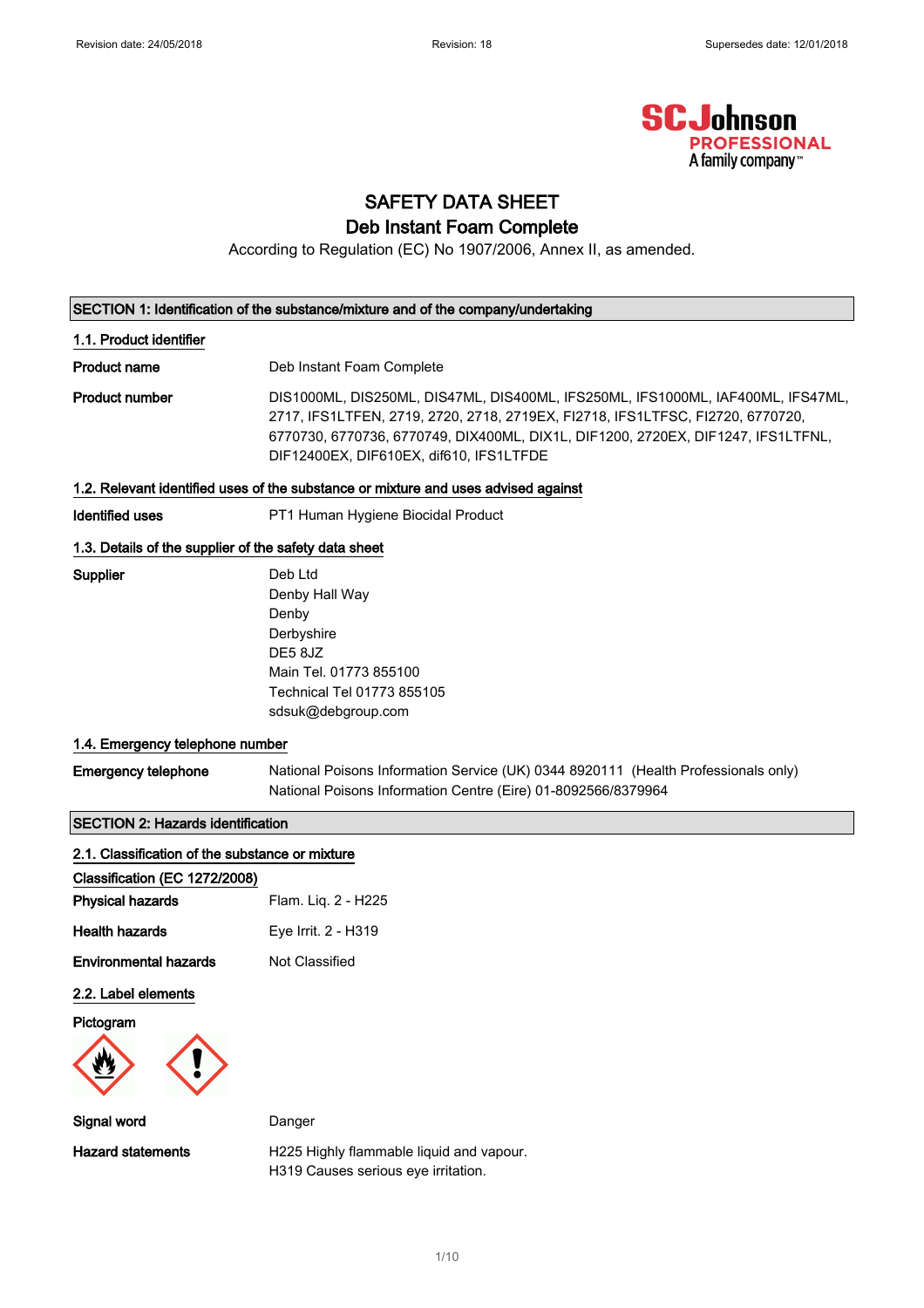| <b>Precautionary statements</b>   | P210 Keep away from heat, hot surfaces, sparks, open flames and other ignition sources. No<br>smoking.<br>P233 Keep container tightly closed.<br>P305+P351+P338 IF IN EYES: Rinse cautiously with water for several minutes. Remove<br>contact lenses, if present and easy to do. Continue rinsing.<br>P337+P313 If eye irritation persists: Get medical advice/ attention.<br>P404 Store in a closed container.                                                                                                                          |
|-----------------------------------|-------------------------------------------------------------------------------------------------------------------------------------------------------------------------------------------------------------------------------------------------------------------------------------------------------------------------------------------------------------------------------------------------------------------------------------------------------------------------------------------------------------------------------------------|
|                                   | P501 Dispose of contents/ container in accordance with local regulations.                                                                                                                                                                                                                                                                                                                                                                                                                                                                 |
| Supplemental label<br>information | BPR001 Use biocides safely. Always read the label and product information before use.                                                                                                                                                                                                                                                                                                                                                                                                                                                     |
| statements                        | Supplementary precautionary P240 Ground and bond container and receiving equipment.<br>P241 Use explosion-proof electrical equipment.<br>P242 Use non-sparking tools.<br>P243 Take action to prevent static discharges.<br>P264 Wash contaminated skin thoroughly after handling.<br>P280 Wear eye protection.<br>P303+P361+P353 IF ON SKIN (or hair): Take off immediately all contaminated clothing.<br>Rinse skin with water or shower.<br>P370+P378 In case of fire: Use foam, carbon dioxide, dry powder or water fog to extinguish. |

### 2.3. Other hazards

This product does not contain any substances classified as PBT or vPvB.

| <b>SECTION 3: Composition/information on ingredients</b> |                                                                                                         |                                                      |
|----------------------------------------------------------|---------------------------------------------------------------------------------------------------------|------------------------------------------------------|
| 3.2. Mixtures                                            |                                                                                                         |                                                      |
| <b>ETHANOL</b>                                           |                                                                                                         | 80.0%                                                |
| CAS number: 64-17-5                                      | EC number: 200-578-6                                                                                    | REACH registration number: 01-<br>2119457610-43-XXXX |
| <b>Classification</b>                                    |                                                                                                         |                                                      |
| Flam. Liq. 2 - H225                                      |                                                                                                         |                                                      |
| Eye Irrit. 2 - H319                                      |                                                                                                         |                                                      |
|                                                          | The full text for all hazard statements is displayed in Section 16.                                     |                                                      |
| <b>SECTION 4: First aid measures</b>                     |                                                                                                         |                                                      |
| 4.1. Description of first aid measures                   |                                                                                                         |                                                      |
| General information                                      | Get medical attention if any discomfort continues.                                                      |                                                      |
| Inhalation                                               | Move affected person to fresh air and keep warm and at rest in a position comfortable for<br>breathing. |                                                      |

Ingestion Rinse mouth. Promptly get affected person to drink large volumes of water to dilute the swallowed chemical. Never give anything by mouth to an unconscious person. Do not induce vomiting. Get medical attention if any discomfort continues.

Skin contact Not relevant.

| Eye contact | Remove any contact lenses and open eyelids wide apart. Continue to rinse for at least 15 |
|-------------|------------------------------------------------------------------------------------------|
|             | minutes. Get medical attention promptly if symptoms occur after washing.                 |

### 4.2. Most important symptoms and effects, both acute and delayed

Inhalation No specific symptoms known.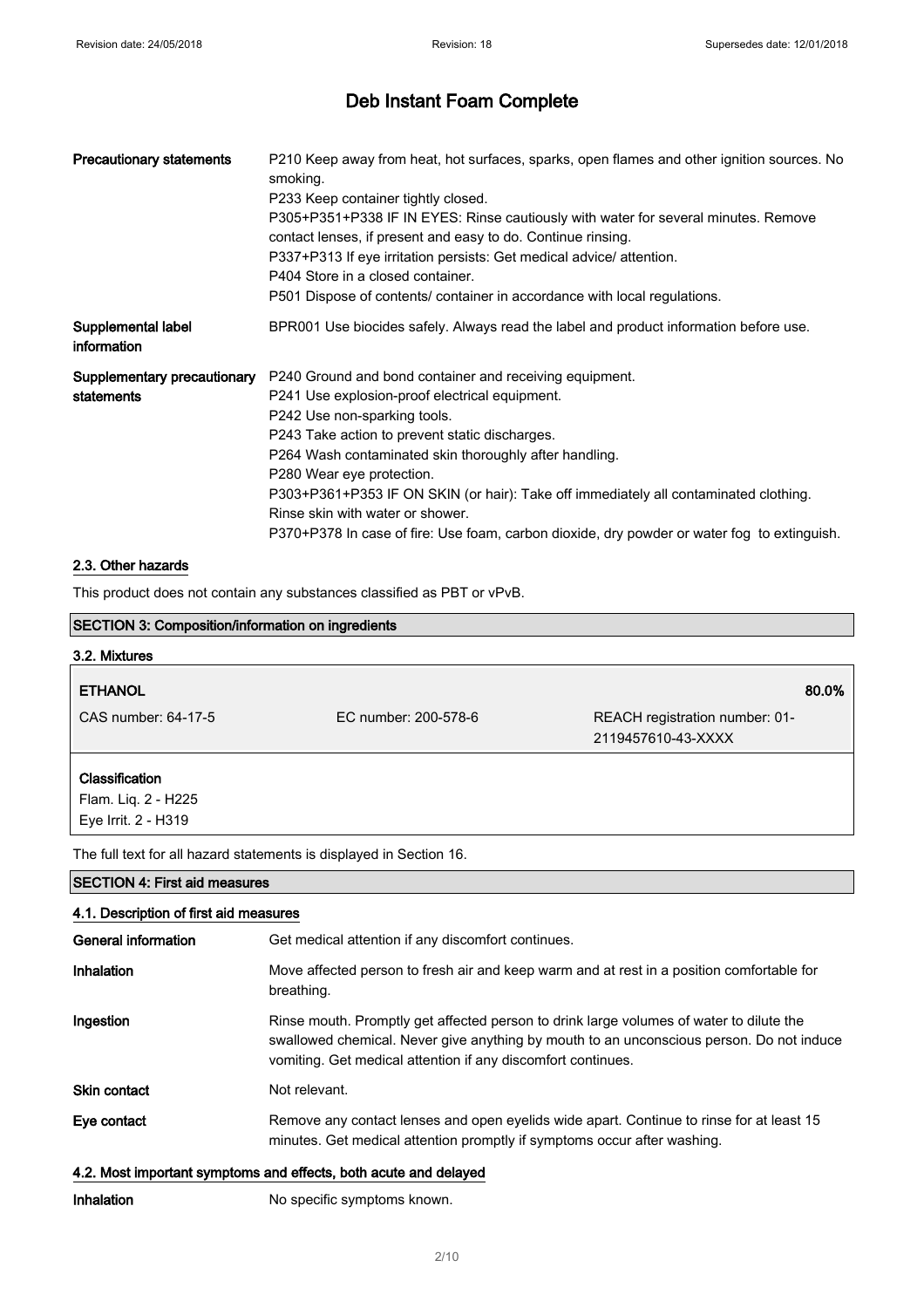| Ingestion                                                  | May cause nausea, headache, dizziness and intoxication.                                                                                                                                                                                                                                                       |
|------------------------------------------------------------|---------------------------------------------------------------------------------------------------------------------------------------------------------------------------------------------------------------------------------------------------------------------------------------------------------------|
| <b>Skin contact</b>                                        | None known.                                                                                                                                                                                                                                                                                                   |
| Eye contact                                                | May cause severe eye irritation.                                                                                                                                                                                                                                                                              |
|                                                            | 4.3. Indication of any immediate medical attention and special treatment needed                                                                                                                                                                                                                               |
| Notes for the doctor                                       | No specific recommendations.                                                                                                                                                                                                                                                                                  |
| <b>SECTION 5: Firefighting measures</b>                    |                                                                                                                                                                                                                                                                                                               |
| 5.1. Extinguishing media                                   |                                                                                                                                                                                                                                                                                                               |
| Suitable extinguishing media                               | Extinguish with the following media: Water spray, fog or mist. Foam, carbon dioxide or dry<br>powder. Dry chemicals, sand, dolomite etc.                                                                                                                                                                      |
| 5.2. Special hazards arising from the substance or mixture |                                                                                                                                                                                                                                                                                                               |
| Specific hazards                                           | The product is highly flammable.                                                                                                                                                                                                                                                                              |
| <b>Hazardous combustion</b><br>products                    | Oxides of carbon.                                                                                                                                                                                                                                                                                             |
| 5.3. Advice for firefighters                               |                                                                                                                                                                                                                                                                                                               |
| Protective actions during<br>firefighting                  | Fight fire from safe distance or protected location.                                                                                                                                                                                                                                                          |
| Special protective equipment<br>for firefighters           | Wear positive-pressure self-contained breathing apparatus (SCBA) and appropriate protective<br>clothing.                                                                                                                                                                                                      |
| <b>SECTION 6: Accidental release measures</b>              |                                                                                                                                                                                                                                                                                                               |
|                                                            | 6.1. Personal precautions, protective equipment and emergency procedures                                                                                                                                                                                                                                      |
| <b>Personal precautions</b>                                | Wear protective clothing as described in Section 8 of this safety data sheet.                                                                                                                                                                                                                                 |
| 6.2. Environmental precautions                             |                                                                                                                                                                                                                                                                                                               |
| <b>Environmental precautions</b>                           | Do not discharge into drains or watercourses or onto the ground. Contain spillage with sand,<br>earth or other suitable non-combustible material.                                                                                                                                                             |
| 6.3. Methods and material for containment and cleaning up  |                                                                                                                                                                                                                                                                                                               |
| Methods for cleaning up                                    | Eliminate all sources of ignition. No smoking, sparks, flames or other sources of ignition near<br>spillage. Use explosion-proof electrical equipment. Provide adequate ventilation. Absorb in<br>vermiculite, dry sand or earth and place into containers. Wash thoroughly after dealing with a<br>spillage. |
| 6.4. Reference to other sections                           |                                                                                                                                                                                                                                                                                                               |
| Reference to other sections                                | For personal protection, see Section 8.                                                                                                                                                                                                                                                                       |
| <b>SECTION 7: Handling and storage</b>                     |                                                                                                                                                                                                                                                                                                               |
| 7.1. Precautions for safe handling                         |                                                                                                                                                                                                                                                                                                               |
| <b>Usage precautions</b>                                   | Keep away from heat, sparks and open flame. Avoid contact with eyes. Good general<br>ventilation should be adequate to control worker exposure to airborne contaminants.                                                                                                                                      |
| Advice on general<br>occupational hygiene                  | Do not smoke in work area.                                                                                                                                                                                                                                                                                    |
|                                                            | 7.2. Conditions for safe storage, including any incompatibilities                                                                                                                                                                                                                                             |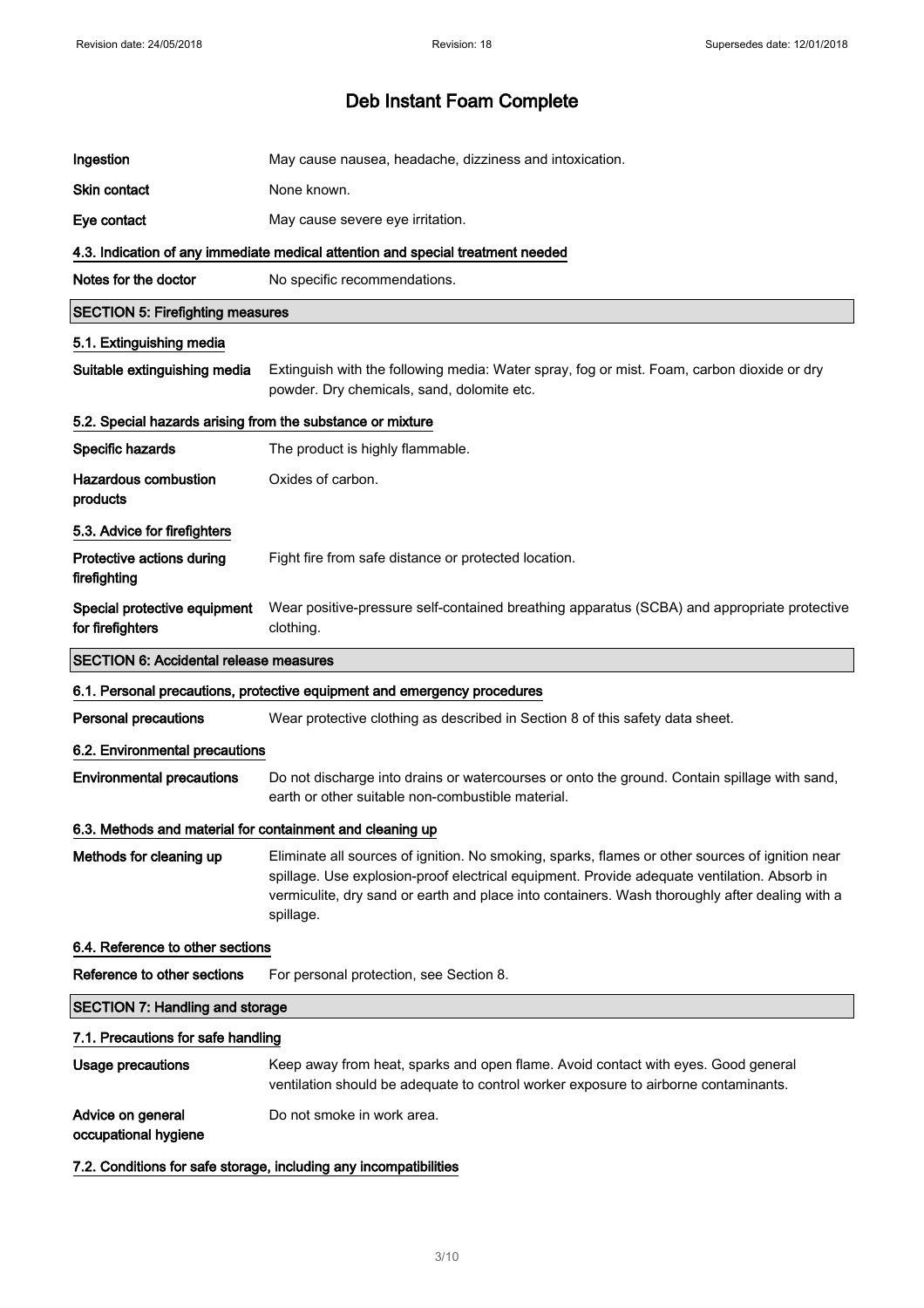| <b>Storage precautions</b>                                                | Store in tightly-closed, original container in a dry, cool and well-ventilated place. Keep away<br>from heat, sparks and open flame. Store at temperatures not exceeding 40°C. Take<br>precautionary measures against static discharges.                                                                                                                                                                                                                                                     |
|---------------------------------------------------------------------------|----------------------------------------------------------------------------------------------------------------------------------------------------------------------------------------------------------------------------------------------------------------------------------------------------------------------------------------------------------------------------------------------------------------------------------------------------------------------------------------------|
| Storage class                                                             | Flammable liquid storage.                                                                                                                                                                                                                                                                                                                                                                                                                                                                    |
| 7.3. Specific end use(s)                                                  |                                                                                                                                                                                                                                                                                                                                                                                                                                                                                              |
| Specific end use(s)                                                       | The identified uses for this product are detailed in Section 1.2.                                                                                                                                                                                                                                                                                                                                                                                                                            |
| <b>SECTION 8: Exposure Controls/personal protection</b>                   |                                                                                                                                                                                                                                                                                                                                                                                                                                                                                              |
| 8.1. Control parameters<br>Occupational exposure limits<br><b>ETHANOL</b> |                                                                                                                                                                                                                                                                                                                                                                                                                                                                                              |
| WEL = Workplace Exposure Limit                                            | Long-term exposure limit (8-hour TWA): WEL 1000 ppm 1920 mg/m <sup>3</sup>                                                                                                                                                                                                                                                                                                                                                                                                                   |
| Ingredient comments                                                       | WEL = Workplace Exposure Limits                                                                                                                                                                                                                                                                                                                                                                                                                                                              |
|                                                                           | <b>ETHANOL (CAS: 64-17-5)</b>                                                                                                                                                                                                                                                                                                                                                                                                                                                                |
| <b>DNEL</b>                                                               | Professional - Inhalation; local effects: 1900 mg/m <sup>3</sup><br>Professional - Dermal; Long term systemic effects: 343 mg/kg/day<br>Professional - Inhalation; Long term systemic effects: 950 mg/m <sup>3</sup><br>Consumer - Inhalation; local effects: 950 mg/m <sup>3</sup><br>Consumer - Dermal; Long term systemic effects: 206 mg/kg/day<br>Consumer - Inhalation; Long term systemic effects: 114 mg/m <sup>3</sup><br>Consumer - Oral; Long term systemic effects: 87 mg/kg/day |
| <b>PNEC</b>                                                               | - Marine water; 0.79 mg/l<br>- Fresh water; 0.96 mg/l<br>- Intermittent release; 2.75 mg/l<br>- STP; 580 mg/l<br>- Sediment (Freshwater); 3.46 mg/kg<br>- Sediment (Marinewater); 2.9 mg/l<br>- Soil; 0.63 mg/kg<br>COCOGLUCOSIDE (CAS: 68515-73-1)                                                                                                                                                                                                                                          |
| <b>DNEL</b>                                                               | Workers - Inhalation; Long term systemic effects: 420 mg/m <sup>3</sup><br>Workers - Dermal; Long term systemic effects: 595000 mg/kg/day<br>General population - Inhalation; Long term systemic effects: 124 mg/m <sup>3</sup><br>General population - Dermal; Long term systemic effects: 357000 mg/kg/day<br>General population - Oral; Long term systemic effects: 35.7 mg/kg/day                                                                                                        |
| <b>PNEC</b><br>8.2. Exposure controls                                     | - Fresh water; 0.176 mg/l<br>- Marine water; 0.0176 mg/l<br>- Intermittent release; 0.27 mg/l<br>- STP; 560 mg/l<br>- Sediment (Freshwater); 1.516 mg/kg<br>- Sediment (Marinewater); 0.152 mg/kg<br>- Soil; 0.654 mg/kg                                                                                                                                                                                                                                                                     |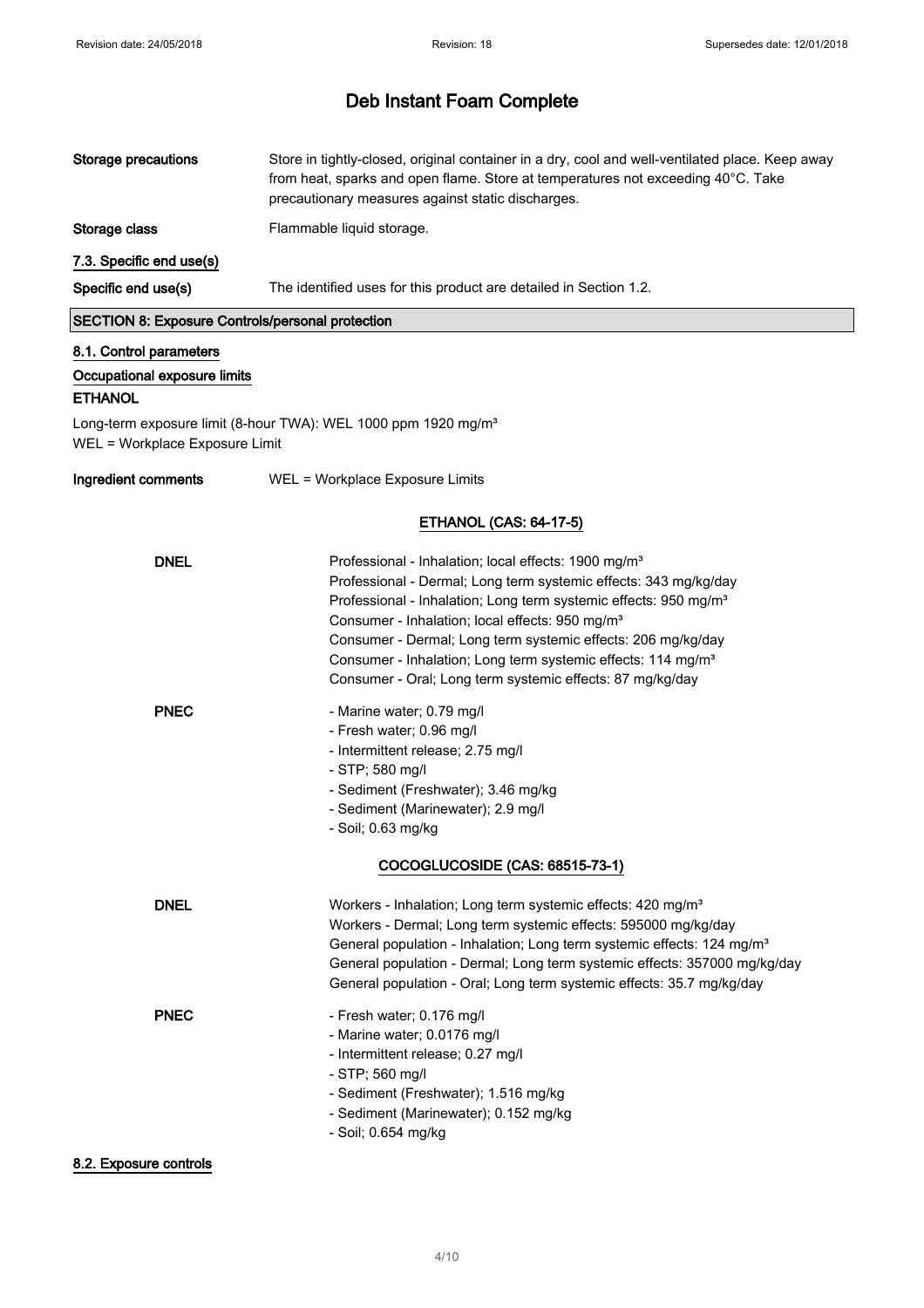### Protective equipment

**PARTIES** 

| Appropriate engineering<br>controls                | Not relevant.                                                                                                                                                                                                                  |
|----------------------------------------------------|--------------------------------------------------------------------------------------------------------------------------------------------------------------------------------------------------------------------------------|
| Eye/face protection                                | Eyewear complying with an approved standard should be worn if a risk assessment indicates<br>eye contact is possible. Personal protective equipment for eye and face protection should<br>comply with European Standard EN166. |
| Hand protection                                    | Not applicable.                                                                                                                                                                                                                |
| Other skin and body<br>protection                  | Not relevant.                                                                                                                                                                                                                  |
| Hygiene measures                                   | Do not smoke in work area. Promptly remove any clothing that becomes contaminated.                                                                                                                                             |
| <b>Respiratory protection</b>                      | Not relevant.                                                                                                                                                                                                                  |
| <b>SECTION 9: Physical and Chemical Properties</b> |                                                                                                                                                                                                                                |

# 9.1. Information on basic physical and chemical properties

| Appearance                                      | Clear liquid.                                               |
|-------------------------------------------------|-------------------------------------------------------------|
| Colour                                          | Colourless.                                                 |
| Odour                                           | Alcoholic.                                                  |
| <b>Odour threshold</b>                          | Not determined.                                             |
| pH                                              | pH (concentrated solution): 5.0-7.5                         |
| <b>Melting point</b>                            | Not determined.                                             |
| Initial boiling point and range                 | Not determined.                                             |
| Flash point                                     | 15.5 C°C A.9                                                |
| <b>Evaporation rate</b>                         | Not determined.                                             |
| Upper/lower flammability or<br>explosive limits | Not determined.                                             |
| Vapour pressure                                 | Not determined.                                             |
| Vapour density                                  | Not determined.                                             |
| <b>Relative density</b>                         | $\sim 0.844$ @ 20°C                                         |
| Solubility(ies)                                 | Soluble in water.                                           |
| <b>Partition coefficient</b>                    | Not determined.                                             |
| Auto-ignition temperature                       | Not determined.                                             |
| <b>Decomposition Temperature</b>                | Not determined.                                             |
| <b>Viscosity</b>                                | 2.67 mPa s $@$ 20 $°C$                                      |
| <b>Explosive properties</b>                     | Not determined.                                             |
| <b>Oxidising properties</b>                     | Does not meet the criteria for classification as oxidising. |
| 9.2. Other information                          |                                                             |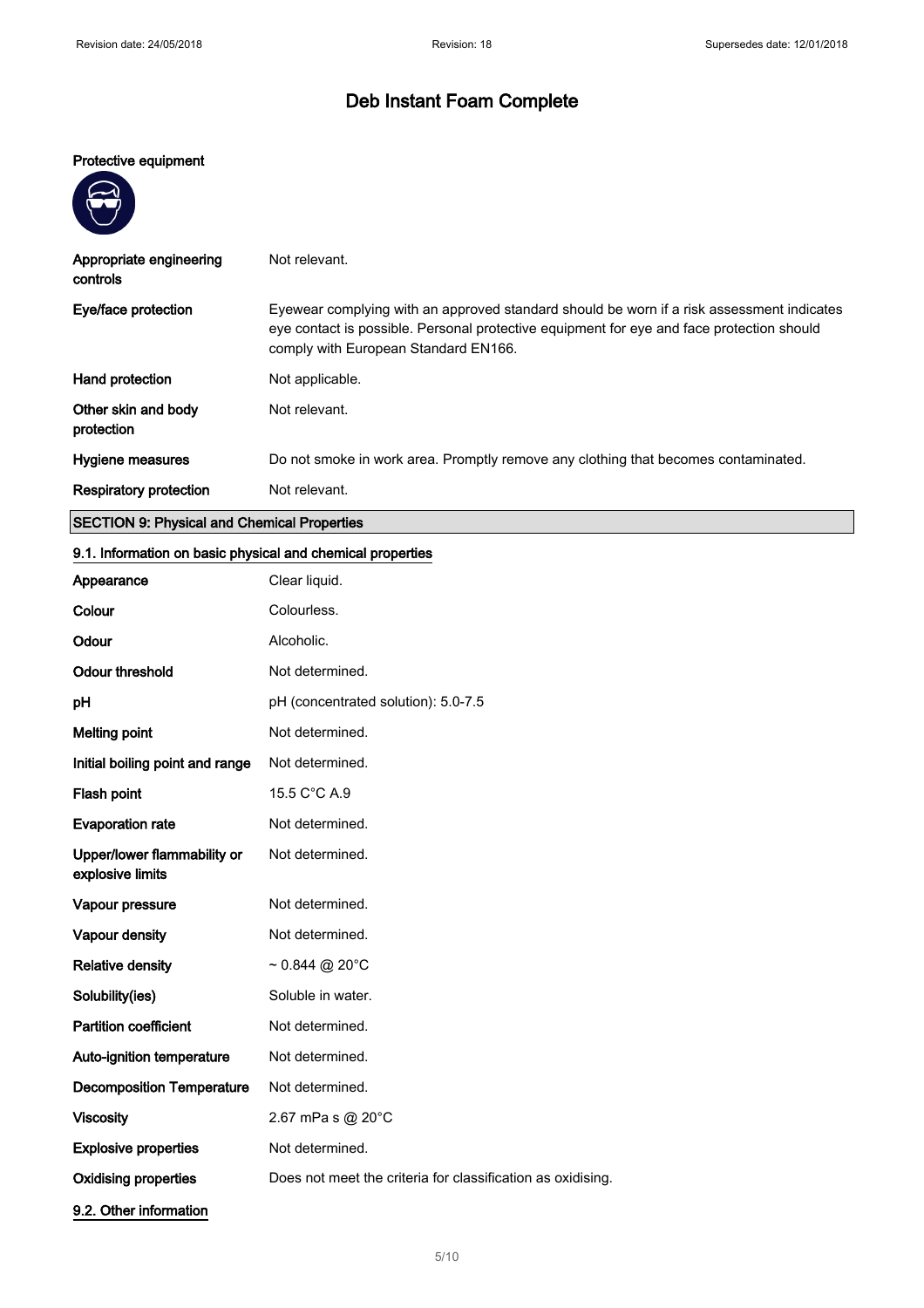| Other information                                                   | No information required.                                                                                            |
|---------------------------------------------------------------------|---------------------------------------------------------------------------------------------------------------------|
| <b>SECTION 10: Stability and reactivity</b>                         |                                                                                                                     |
| 10.1. Reactivity                                                    |                                                                                                                     |
| Reactivity                                                          | There are no known reactivity hazards associated with this product.                                                 |
| 10.2. Chemical stability                                            |                                                                                                                     |
| <b>Stability</b>                                                    | No particular stability concerns.                                                                                   |
| 10.3. Possibility of hazardous reactions                            |                                                                                                                     |
| Possibility of hazardous<br>reactions                               | Not known.                                                                                                          |
| 10.4. Conditions to avoid                                           |                                                                                                                     |
| <b>Conditions to avoid</b>                                          | Avoid heat, flames and other sources of ignition.                                                                   |
| 10.5. Incompatible materials                                        |                                                                                                                     |
| Materials to avoid                                                  | No specific material or group of materials is likely to react with the product to produce a<br>hazardous situation. |
| 10.6. Hazardous decomposition products                              |                                                                                                                     |
| Hazardous decomposition<br>products                                 | Oxides of carbon.                                                                                                   |
| <b>SECTION 11: Toxicological information</b>                        |                                                                                                                     |
| 11.1. Information on toxicological effects                          |                                                                                                                     |
| Acute toxicity - oral<br>Notes (oral LD <sub>50</sub> )             | Based on available data the classification criteria are not met.                                                    |
| Acute toxicity - dermal<br>Notes (dermal LD <sub>50</sub> )         | Based on available data the classification criteria are not met.                                                    |
| Acute toxicity - inhalation<br>Notes (inhalation LC <sub>50</sub> ) | Based on available data the classification criteria are not met.                                                    |
| Skin corrosion/irritation<br>Animal data                            | Based on available data the classification criteria are not met.                                                    |
| Respiratory sensitisation<br>Respiratory sensitisation              | Based on available data the classification criteria are not met.                                                    |
| <b>Skin sensitisation</b><br><b>Skin sensitisation</b>              | Based on available data the classification criteria are not met.                                                    |
| Germ cell mutagenicity<br>Genotoxicity - in vivo                    | Does not contain any substances known to be mutagenic.                                                              |
| Carcinogenicity<br>Carcinogenicity                                  | Based on available data the classification criteria are not met.                                                    |
| Reproductive toxicity<br>Reproductive toxicity -<br>development     | Does not contain any substances known to be toxic to reproduction.                                                  |
| Specific target organ toxicity - single exposure                    |                                                                                                                     |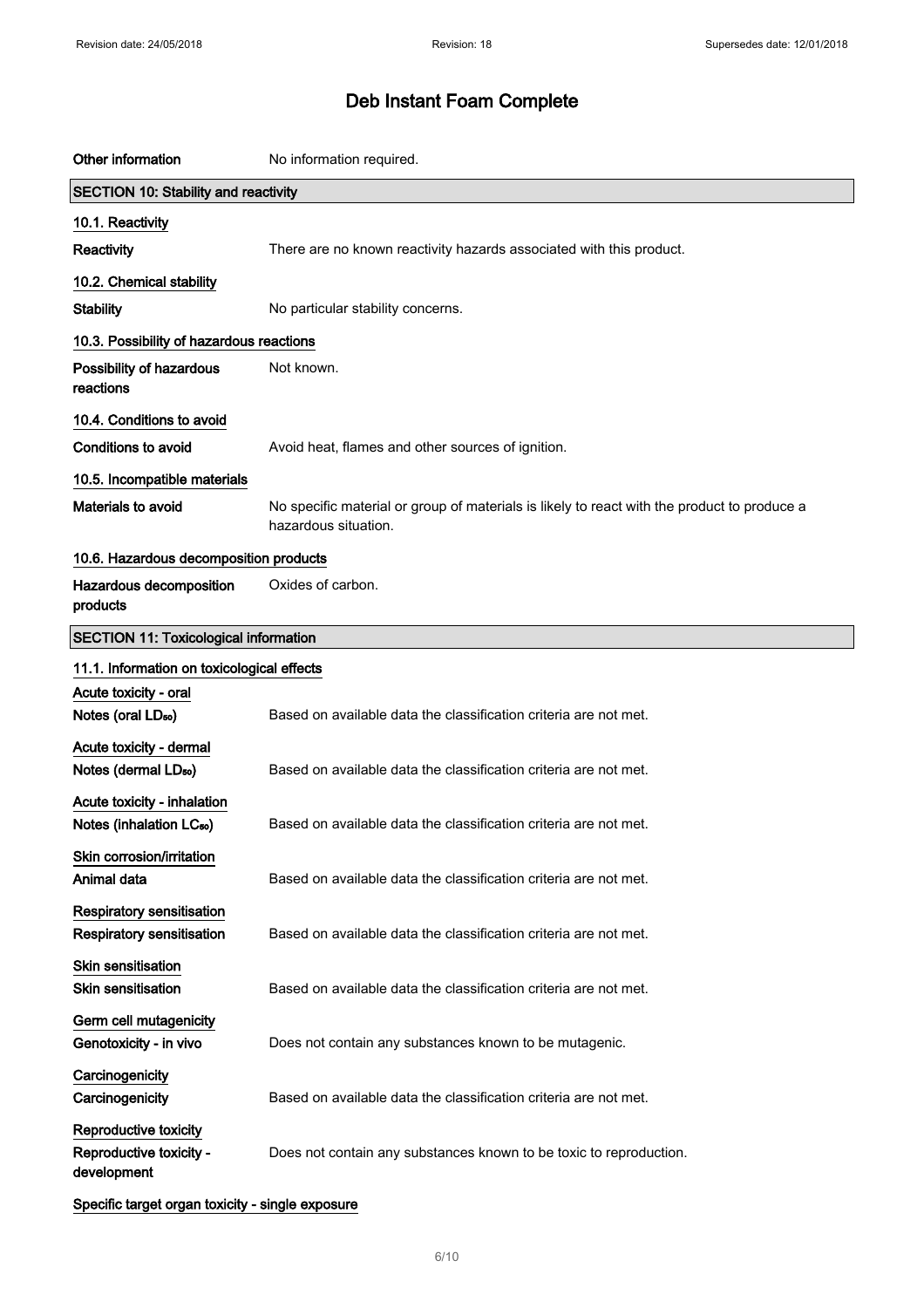| STOT - single exposure   | No information available.                                                                        |  |  |
|--------------------------|--------------------------------------------------------------------------------------------------|--|--|
|                          | Specific target organ toxicity - repeated exposure                                               |  |  |
| STOT - repeated exposure | No information available.                                                                        |  |  |
| <b>Aspiration hazard</b> |                                                                                                  |  |  |
| <b>Aspiration hazard</b> | Based on available data the classification criteria are not met.                                 |  |  |
|                          |                                                                                                  |  |  |
| General information      | No specific health hazards known.                                                                |  |  |
| Inhalation               | No specific health hazards known.                                                                |  |  |
| Ingestion                | May cause nausea, headache, dizziness and intoxication.                                          |  |  |
| <b>Skin contact</b>      | Skin irritation should not occur when used as recommended.                                       |  |  |
| Eye contact              | Irritating to eyes. Symptoms following overexposure may include the following: Redness.<br>Pain. |  |  |

## Toxicological information on ingredients.

| Acute toxicity - oral                                        |                                                            |
|--------------------------------------------------------------|------------------------------------------------------------|
| Acute toxicity oral (LD <sub>50</sub><br>mg/kg)              | 10,470.0                                                   |
| <b>Species</b>                                               | Rat                                                        |
| ATE oral (mg/kg)                                             | 10,470.0                                                   |
| Acute toxicity - dermal                                      |                                                            |
| Acute toxicity dermal (LD <sub>50</sub> 20,000.0<br>mg/kg)   |                                                            |
| <b>Species</b>                                               | Rabbit                                                     |
| Acute toxicity - inhalation                                  |                                                            |
| Acute toxicity inhalation<br>(LC <sub>50</sub> vapours mg/l) | 117.0                                                      |
| <b>Species</b>                                               | Rat                                                        |
| <b>ATE inhalation (vapours</b><br>mg/l)                      | 117.0                                                      |
| Skin corrosion/irritation                                    |                                                            |
| Animal data                                                  | Oedema score: Very slight oedema - barely perceptible (1). |
| 12: Ecological Information                                   |                                                            |

**ETHANOL** 

## **SECTION**

Ecotoxicity The product is not expected to be hazardous to the environment.

12.1. Toxicity

Toxicity The product is not expected to be toxic to aquatic organisms.

### Ecological information on ingredients.

# **ETHANOL**

### Acute aquatic toxicity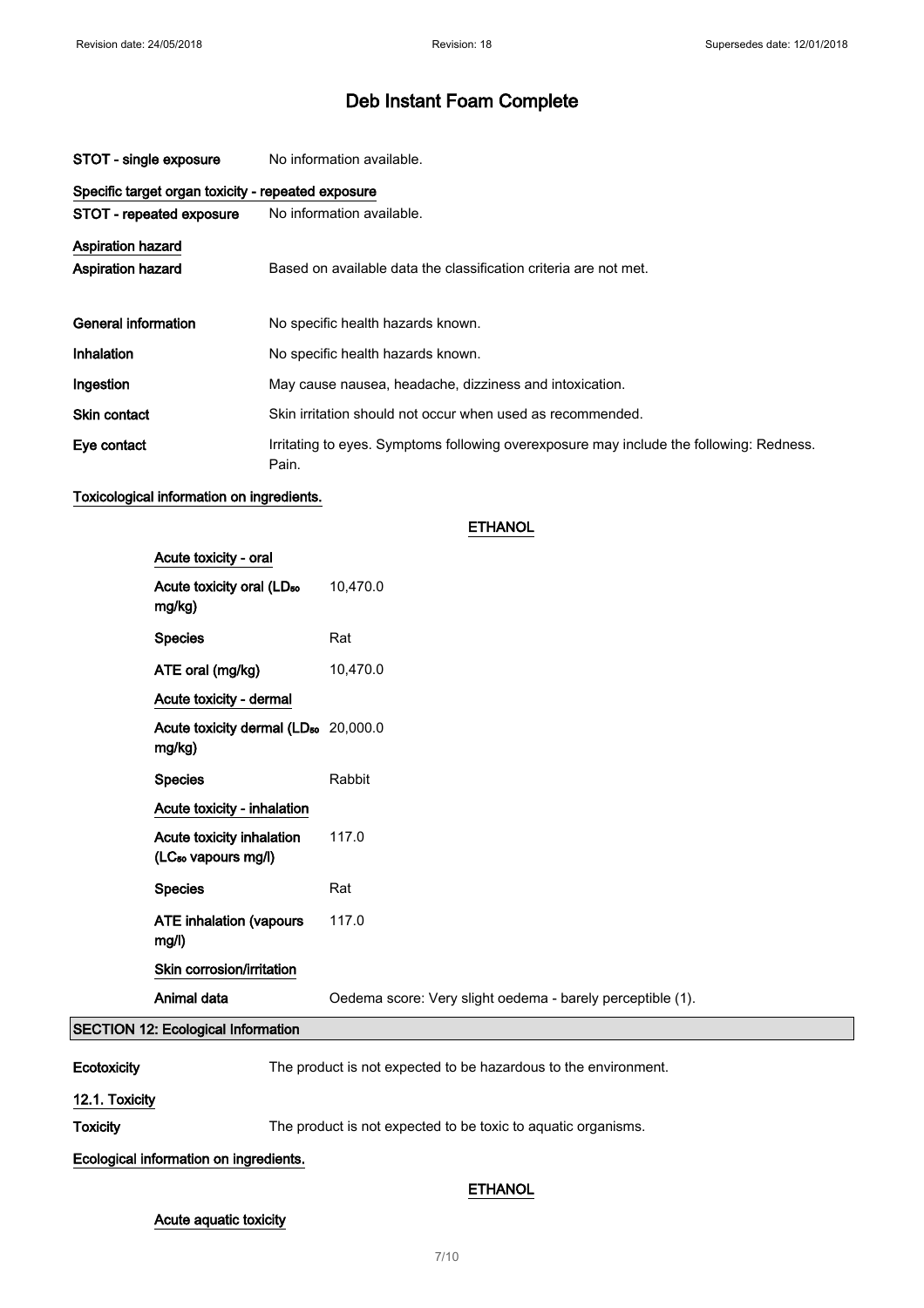|                                          | Acute toxicity - fish                      |                                                                         | LC50, 96 hours: 15300 mg/l, Pimephales promelas (Fat-head Minnow)<br>LC <sub>50</sub> , 96 hours: mg/l, Fish                                                                                                |  |  |
|------------------------------------------|--------------------------------------------|-------------------------------------------------------------------------|-------------------------------------------------------------------------------------------------------------------------------------------------------------------------------------------------------------|--|--|
|                                          | Acute toxicity - aquatic<br>invertebrates  |                                                                         | EC <sub>50</sub> , : 858 24H mg/l, Marinewater invertebrates<br>EC <sub>50</sub> , > 48 hours: 10000 mg/l, Daphnia magna<br>EC <sub>50</sub> , 48 hours: mg/l, Daphnia magna                                |  |  |
|                                          | Acute toxicity - aquatic<br>plants         |                                                                         | EC <sub>50</sub> , 72 hours: 275 mg/l, Freshwater algae<br>IC <sub>50</sub> , 72 hours: 5000 mg/l, Algae                                                                                                    |  |  |
|                                          | 12.2. Persistence and degradability        |                                                                         |                                                                                                                                                                                                             |  |  |
|                                          |                                            |                                                                         | Persistence and degradability The product is expected to be biodegradable.                                                                                                                                  |  |  |
|                                          | 12.3. Bioaccumulative potential            |                                                                         |                                                                                                                                                                                                             |  |  |
| <b>Bioaccumulative potential</b>         |                                            |                                                                         | No data available on bioaccumulation.                                                                                                                                                                       |  |  |
| <b>Partition coefficient</b>             |                                            | Not determined.                                                         |                                                                                                                                                                                                             |  |  |
| 12.4. Mobility in soil                   |                                            |                                                                         |                                                                                                                                                                                                             |  |  |
| <b>Mobility</b>                          |                                            |                                                                         | The product is soluble in water.                                                                                                                                                                            |  |  |
| 12.5. Results of PBT and vPvB assessment |                                            |                                                                         |                                                                                                                                                                                                             |  |  |
| Results of PBT and vPvB<br>assessment    |                                            | This product does not contain any substances classified as PBT or vPvB. |                                                                                                                                                                                                             |  |  |
|                                          | 12.6. Other adverse effects                |                                                                         |                                                                                                                                                                                                             |  |  |
| Other adverse effects                    |                                            | None known.                                                             |                                                                                                                                                                                                             |  |  |
|                                          | <b>SECTION 13: Disposal considerations</b> |                                                                         |                                                                                                                                                                                                             |  |  |
| 13.1. Waste treatment methods            |                                            |                                                                         |                                                                                                                                                                                                             |  |  |
|                                          |                                            |                                                                         |                                                                                                                                                                                                             |  |  |
| <b>General information</b>               |                                            |                                                                         | Dispose of waste to licensed waste disposal site in accordance with the requirements of the<br>local Waste Disposal Authority.                                                                              |  |  |
| <b>Disposal methods</b>                  |                                            |                                                                         | This material and its container must be disposed of as hazardous waste. Dispose of waste<br>product or used containers in accordance with local regulations Reuse or recycle products<br>wherever possible. |  |  |
|                                          | <b>SECTION 14: Transport information</b>   |                                                                         |                                                                                                                                                                                                             |  |  |
| 14.1. UN number                          |                                            |                                                                         |                                                                                                                                                                                                             |  |  |
| UN No. (ADR/RID)                         |                                            | 1170                                                                    |                                                                                                                                                                                                             |  |  |
| UN No. (IMDG)                            |                                            | 1170                                                                    |                                                                                                                                                                                                             |  |  |
| UN No. (ICAO)                            |                                            | 1170                                                                    |                                                                                                                                                                                                             |  |  |
| UN No. (ADN)                             |                                            | 1170                                                                    |                                                                                                                                                                                                             |  |  |
|                                          | 14.2. UN proper shipping name              |                                                                         |                                                                                                                                                                                                             |  |  |
| Proper shipping name<br>(ADR/RID)        |                                            |                                                                         | ETHANOL SOLUTION (ETHYL ALCOHOL SOLUTION)                                                                                                                                                                   |  |  |
|                                          | Proper shipping name (IMDG)                |                                                                         | ETHANOL SOLUTION (ETHYL ALCOHOL SOLUTION)                                                                                                                                                                   |  |  |
|                                          |                                            |                                                                         | Proper shipping name (ICAO) ETHANOL SOLUTION (ETHYL ALCOHOL SOLUTION)                                                                                                                                       |  |  |
|                                          | Proper shipping name (ADN)                 |                                                                         | ETHANOL SOLUTION (ETHYL ALCOHOL SOLUTION)                                                                                                                                                                   |  |  |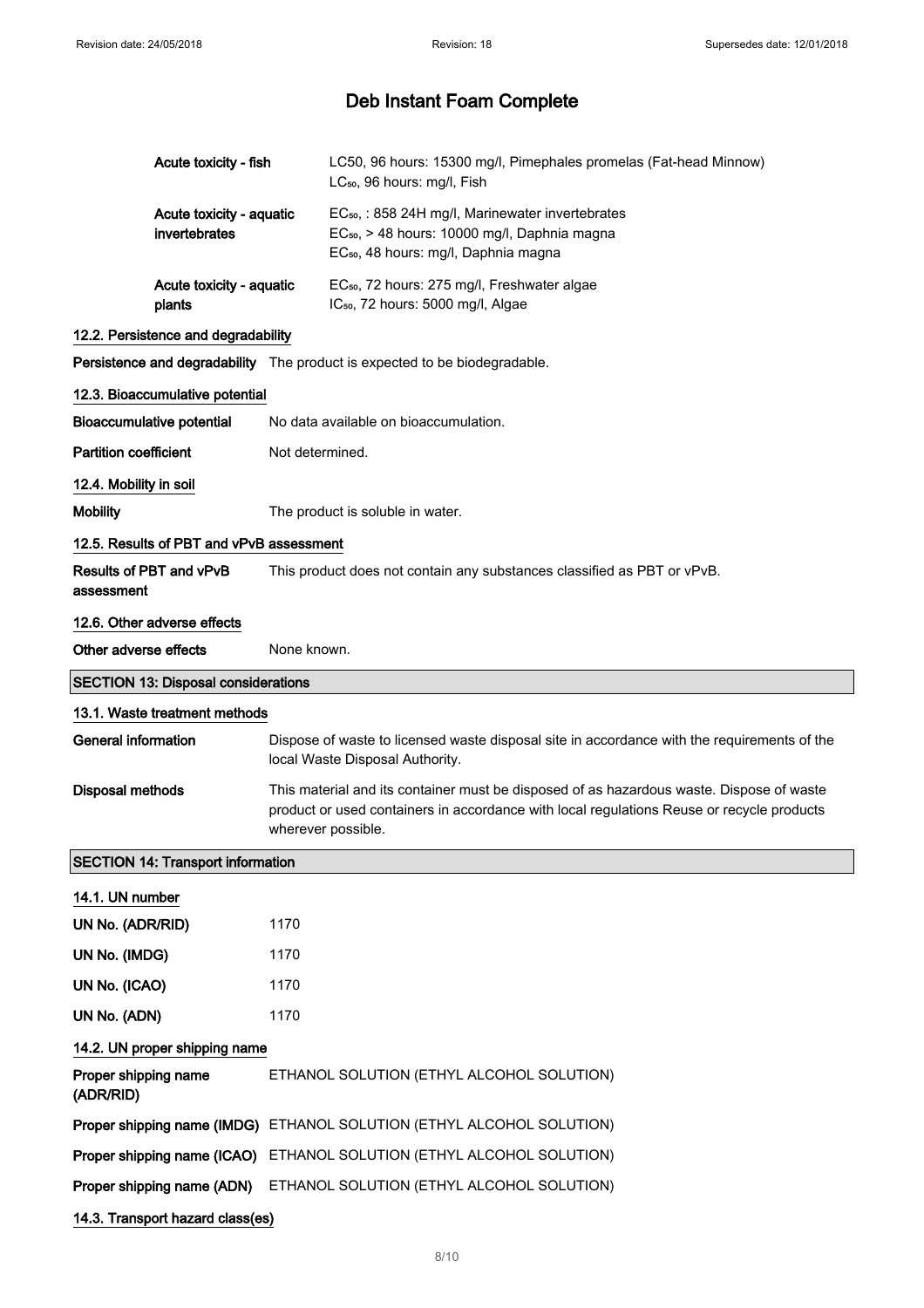| <b>ADR/RID class</b>               | 3  |
|------------------------------------|----|
| <b>ADR/RID classification code</b> | F1 |
| <b>ADR/RID label</b>               | 3  |
| <b>IMDG class</b>                  | 3  |
| ICAO class/division                | 3  |
| ADN class                          | 3  |
| <b>Transport labels</b>            |    |



# 14.4. Packing group

| ADR/RID packing group     | Ш |
|---------------------------|---|
| <b>IMDG packing group</b> | Ш |
| ADN packing group         | Ш |
| ICAO packing group        | Ш |
|                           |   |

## 14.5. Environmental hazards

Environmentally hazardous substance/marine pollutant No.

| 14.6. Special precautions for user                                       |             |  |  |  |
|--------------------------------------------------------------------------|-------------|--|--|--|
| EmS                                                                      | $F-E$ , S-D |  |  |  |
| ADR transport category                                                   | 2           |  |  |  |
| <b>Emergency Action Code</b>                                             | $\cdot$ 2YE |  |  |  |
| <b>Hazard Identification Number</b> 33<br>(ADR/RID)                      |             |  |  |  |
| Tunnel restriction code                                                  | (D/E)       |  |  |  |
| 14.7. Transport in bulk according to Annex II of MARPOL and the IBC Code |             |  |  |  |
| <b>SECTION 15: Regulatory information</b>                                |             |  |  |  |

15.1. Safety, health and environmental regulations/legislation specific for the substance or mixture